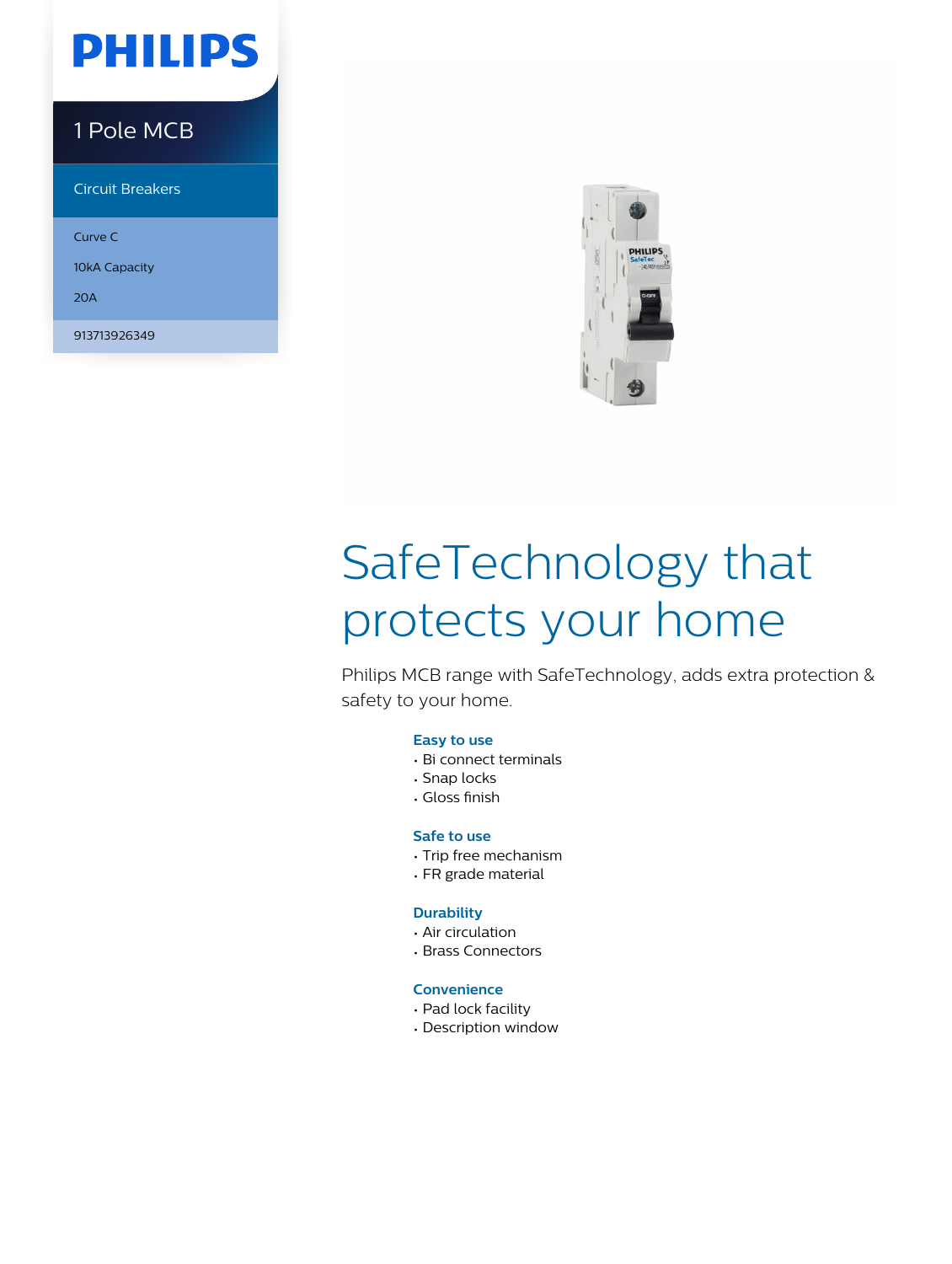#### 913713926349

### **Highlights**

#### **Bi connect terminals**

Convenience of using bus bar and/or wire in directly.

#### **Snap locks**

Plastic body fitted with snap lock this helps in easy to lock and unblock.

#### **Gloss finish**

Glossy white finish which flushes with the wall and also easy to clean.

#### **Trip free mechanism**

Safe operation as the MCB trips from inside even if held in ON position.

### Specifications

#### **Design and finishing**

- Color: grey
- Material: metal/plastic
- Minimum Installation Box Depth: 10 cm
- Connection Terminals: Saddle

#### **Durability**

• Number of Operation Cycles: 4,000

#### **Interactivity**

• Current (A): 20

#### **Miscellaneous**

• Approval Marks: BIS Certificate

#### **Other characteristics**

- Installation Type: Din Rail
- Trip Unit Technology: Electro-Mechanical

#### **Power**

• Electrical Load Type: Inductive load

#### **Power consumption**

• Voltage: 240 V

#### **Product dimensions & weight**

- Length: 9.2 cm
- Width: 7.344 cm
- Depth: 1.78 cm

#### **FR grade material**

FR Grade material is used while making the circuit breaker so that it detracts accidental fires.

#### **Air circulation**

Designed with Air channels which provide better air circulation around individual poles. This improves the thermal situation and thus improves the life of the product.

#### **Brass Connectors**

Brass connectors for Phase and Neutral. This gives longer life to the product.

#### **Pad lock facility**

Pad Locking option available so that dolly can be locked in OFF condition during maintenance to avoid any accident.

#### **Description window**

Description window with label to identify the connection, Convenance to use during installation and maintenance.

#### **Service**

• Warranty: 2 year(s)

#### **Technical specifications**

- Frequency: 50 Hz
- Class of protection: Class III
- Number of Poles: 1 Pole
- Electrical Insulation Class: Class III
- Shorttime Withstand Current: 5-10 A
- Energy Limitation Class: Class III
- Ultimate Breaking Capacity: 10 kA
- Curve Type: C Curve